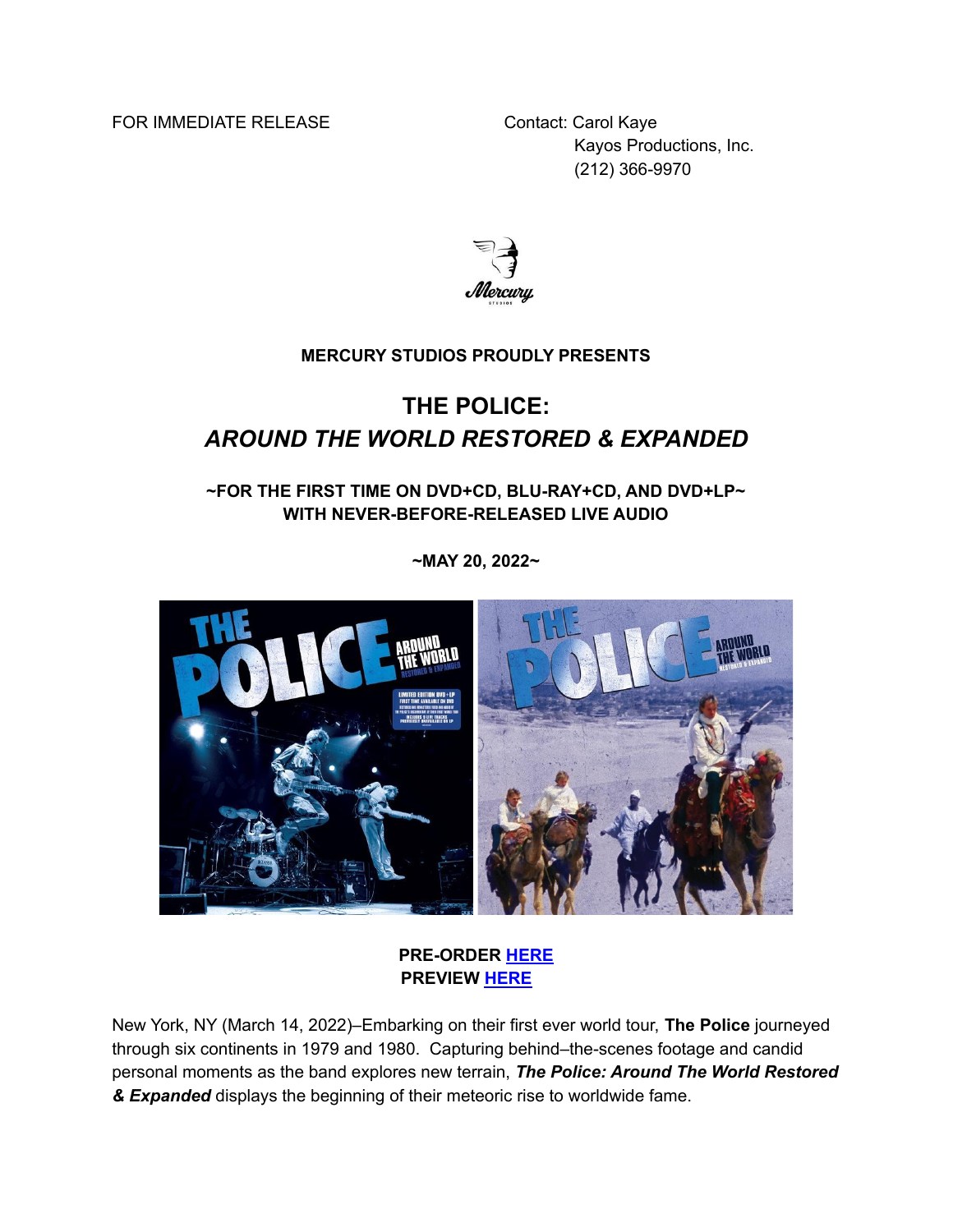A poignant snapshot of this pivotal moment in their career, *The Police*: *Around The World Restored & Expanded* blends footage of the band performing live with intimate footage of **Sting**, **Andy Summers**, and **Stewart Copeland** exploring Japan, Hong Kong, Australia, India, Egypt, Greece, France, South America, and the US. The band was filmed on and off stage as they visited local monuments, tasted foreign cuisines, and organically grew a global fanbase.

On **May 20, 2022**, **Mercury Studios** presents *The Police: Around The World Restored & Expanded* on DVD+CD, Blu-ray+CD, and DVD+LP (pressed on silver vinyl). Originally available on VHS and laserdisc, the film is being presented on DVD and Blu-ray for the first time, with restored picture and remastered audio, as well as complete performances of four bonus songs featured in the documentary.

Additionally, *The Police: Around The World Restored & Expanded* includes never-before-released live audio on CD and LP. Boasting songs from their first two albums recorded in Japan, Hong Kong, and England, it showcases **The Police** playing with a frenzy and passion that would soon make them the biggest band in the world.

At the same time, the British band were enjoying their first chart success in the UK with "Roxanne" and "Message In A Bottle". They were young, hungry, and ready to break big. As **Andy Summers** enthuses in the liner notes, *"Like Napoleon, we wanted the world. Out of the messy and fervent atmosphere in London at that time we conceived the idea to go all around the world and film the whole adventure. As far as we knew no rock band, at least, had ever done that. We had just about enough popularity to get booked around the globe. Plans were made."*

And the rest is history…beautifully captured in *The Police*: *Around The World Restored & Expanded*.

## **About Mercury Studios**

**Mercury Studios** is a multi-faceted content studio established to develop, produce, globally distribute, and invest in innovative, music-rooted storytelling across a range of media including film, television, podcasting, publishing, and live-streamed performance. Taking its name from the iconic **Mercury Records** label, **Mercury Studios** is powered by **Universal Music Group** and creates an open space for experimentation to unleash and amplify both emerging and established artists. With offices in London and Los Angeles, **Mercury Studios** harnesses its established relationships with best-in-class talent from music and film, seamlessly bridging the two worlds to create a completely distinctive community of trailblazers driven by original IP, innovation, and collaboration.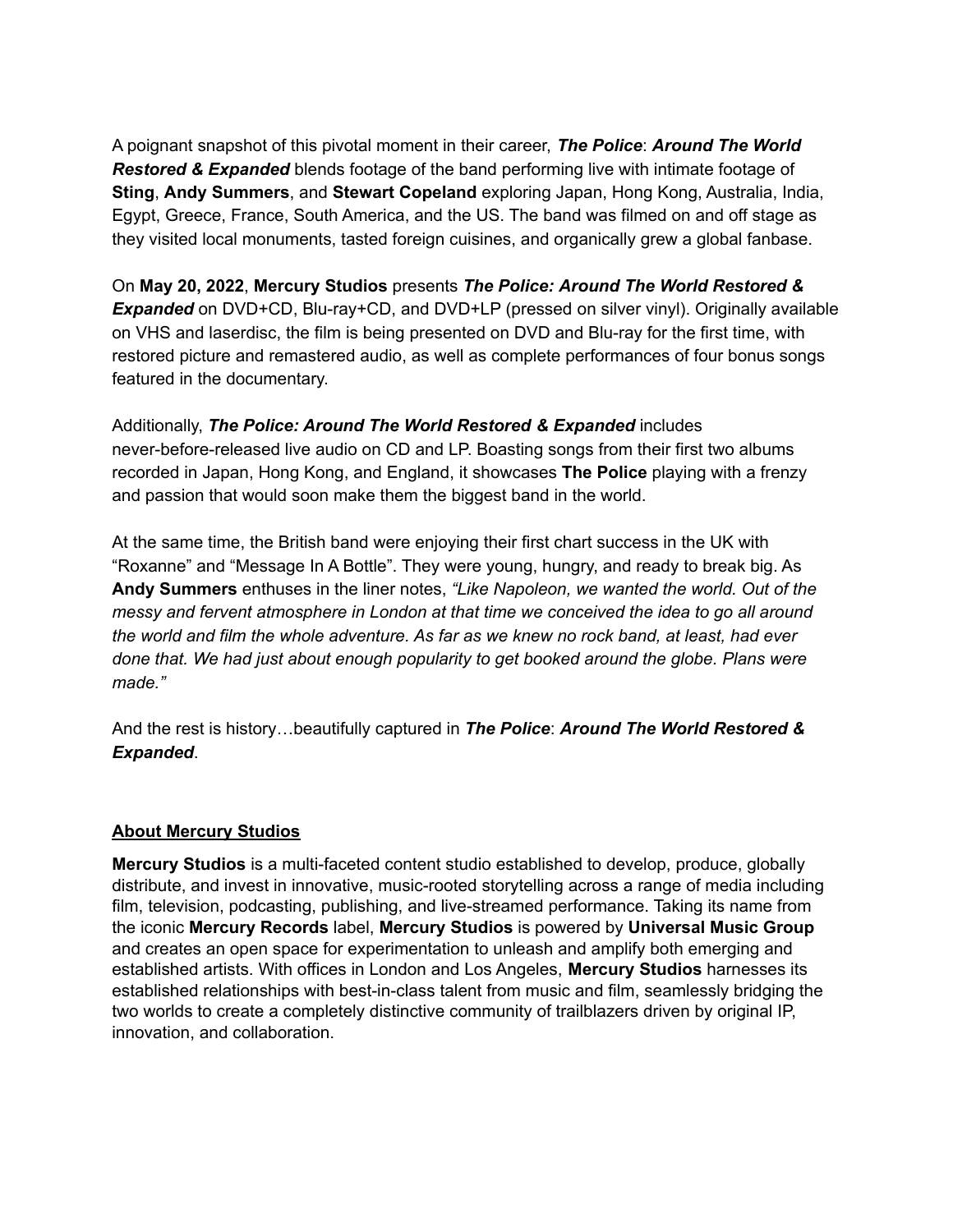#### **DVD & Blu-ray track listing:**

*Features performances of*: Next To You Walking On The Moon Born In The 50's So Lonely Man In A Suitcase Can't Stand Losing You Bring On The Night Canary In A Coalmine Voices Inside My Head When The World Is Running Down, You Make The Best Of What's Still Around Shadows In The Rain Don't Stand So Close To Me Truth Hits Everybody Roxanne

*Bonus Features:* Complete live performances of: Walking On The Moon (Live from Kyoto) Next To You (Live from Kyoto) Message In A Bottle (Live from Hong Kong) Born In The 50's (Live from Hong Kong)

## **CD**

Walking On The Moon - Live from Kyoto Next To You – Live from Kyoto Deathwish - Live from Kyoto So Lonely - Live from Kyoto Can't Stand Losing You - Live from Kyoto Truth Hits Everybody - Live from Kyoto Visions Of The Night – Live from Hammersmith Roxanne – Live from Hammersmith Intro Born In The 50's – Live from Hong Kong Message In A Bottle – Live from Hong Kong Bring On The Night – Live from Hong Kong

## **LP**

Side A: Walking On The Moon - Live from Kyoto